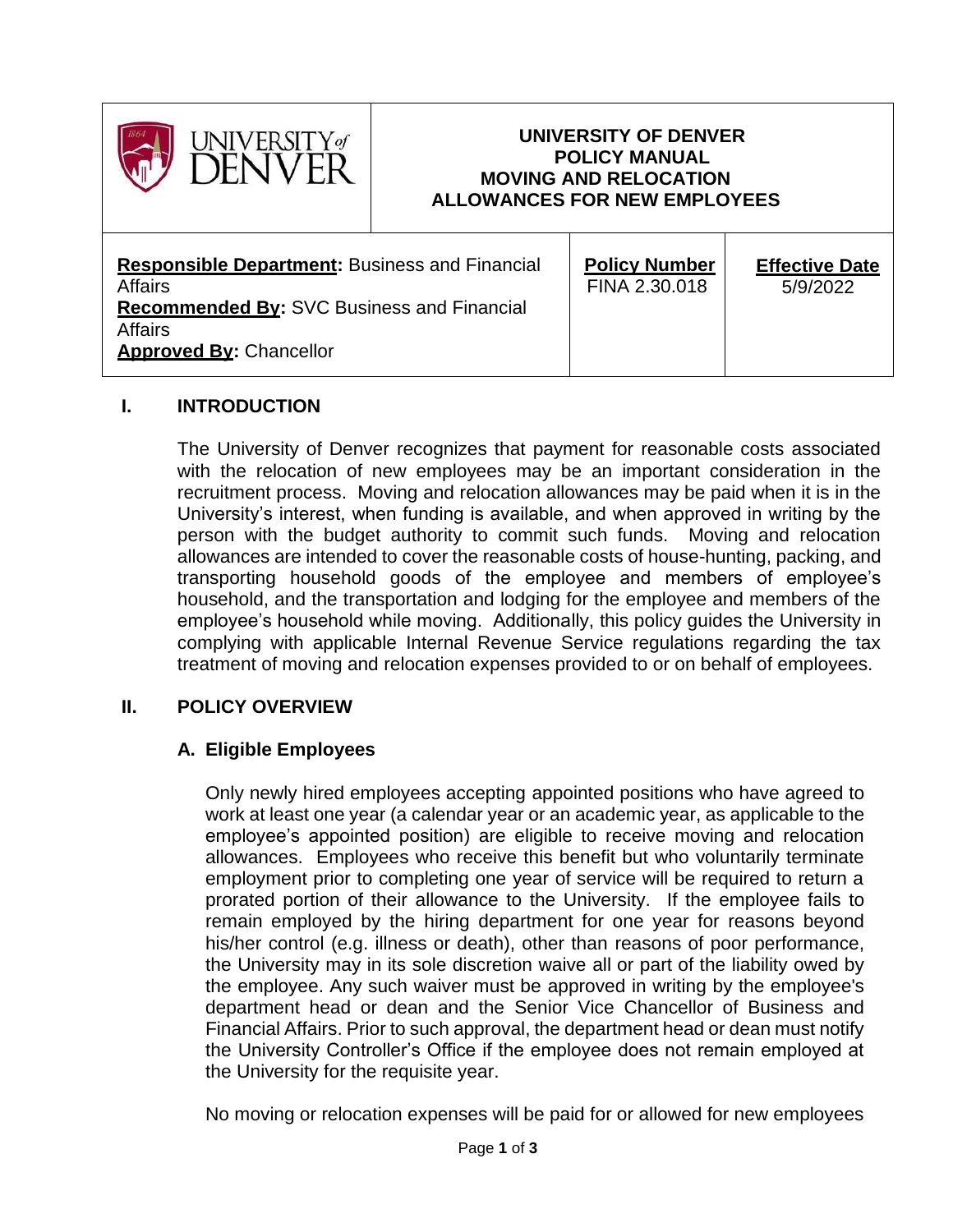already living less than seventy-five (75) miles from their new employment location.

The moving and relocation allowance must be included in the new employee's offer letter along with a reference and link to this policy. Accepted offers of employment without the written moving and relocation allowance in the initial offer cannot be subsequently requested by the unit or employee.

### **III. PROCESS OVERVIEW**

### **A. Allowable Moving and Relocation Expenses**

Allowable expenses are limited to the following expense categories (Receipts required for any item over \$25):

- 1. The expense of up to two (2) pre-approved house hunting trips to cover the costs of economy class air travel to Denver, food and lodging, while on a trip for the purposes of locating a new residence.
- 2. Packing, crating, transportation, and storage of household goods and personal effects.
- 3. Cost of shipping one vehicle.
- 4. Cost of transporting household pets.
- 5. Storage after moving out of old residence and before moving into new residence (30-day maximum).
- 6. Transportation costs, including economy class airfare, for employee and immediate family.
- 7. If traveling by personal vehicle the new employee can claim reimbursement for actual expenses for fuel or the IRS approved standard mileage rate for moving.
- 8. Cost of lodging for employee and immediate family en-route is allowed, but not to exceed three (3) nights.
- 9. Costs of meals for employee and immediate family while en-route from old residence to new residence but not to exceed meals for three (3) days.

Departments may be more restrictive but may not allow for moving and relocation expenses beyond what is listed above.

Exceptions to allowable expenses require the pre-approval of the Provost for academic unit requests or the Senior Vice Chancellor for Business and Financial Affairs for operating unit requests.

### **B. Non-allowable Moving and Relocation Expenses**

Expenses not specifically allowed in this policy are not reimbursable. This includes but is not limited to the cost of meals and lodging while occupying temporary housing in the area of the new job, costs connected to the sale, purchase, or lease of former or new residences, and/or costs to transport